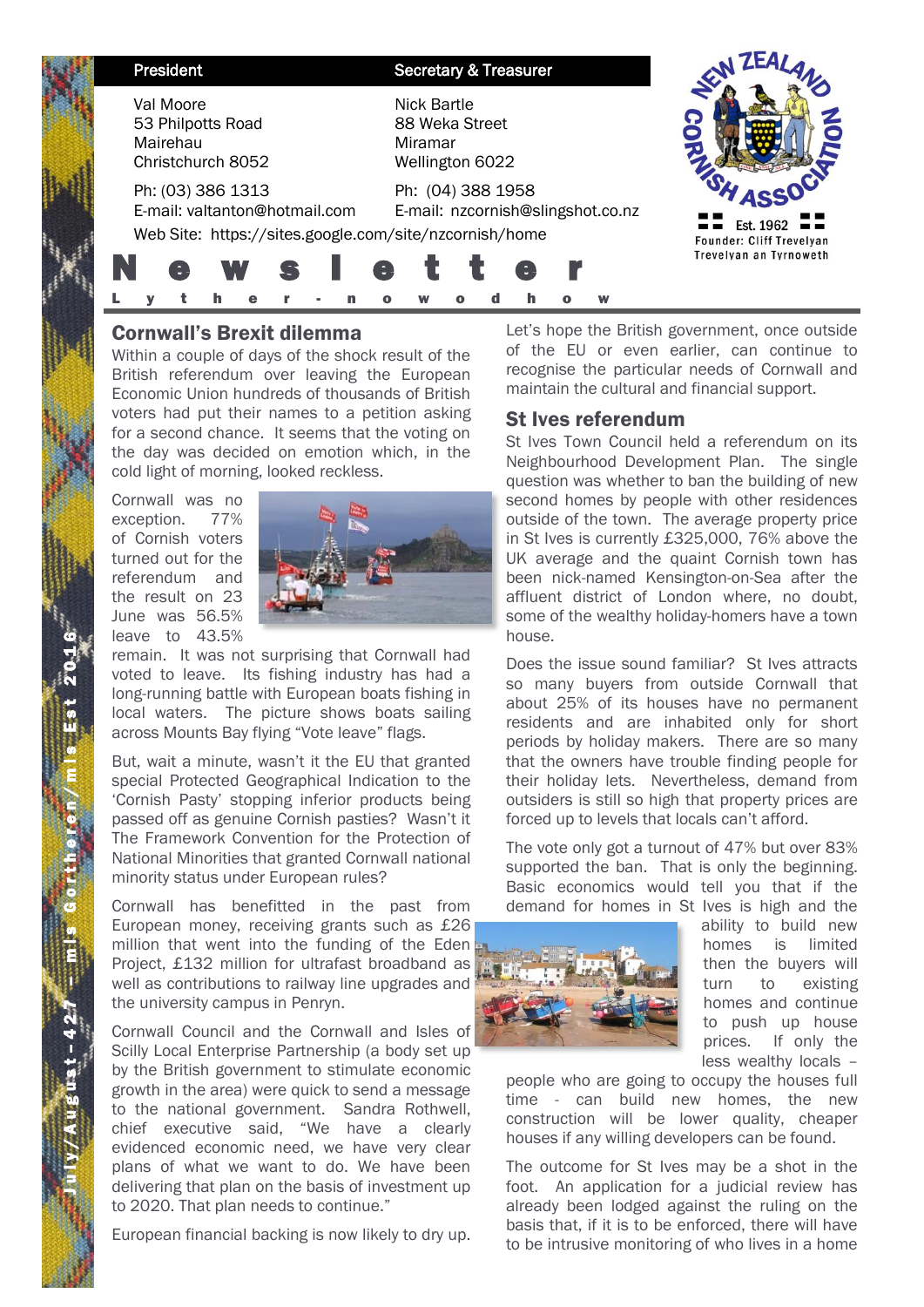and for how long. Government ministers are also said to dislike the trend and may step in to oppose such moves. Other local councils are closely watching developments.

Thanks to Judith Hellyar, member Taranaki, for sending a collection of newspaper clippings that inspired the above story. I'm always grateful for any source material so please send in any news or interesting reports you hear or see.

## Trelawny's army strikes again

The huge band of rugby supporters from Cornwall was dubbed Trelawny's Army after the crowds wearing all sorts of clothing in gold and black who flooded out of Cornwall in April 1991 to watch Cornwall defeat Yorkshire in the counties final at Twickenham. The occasion was made remarkable because the stadium - home of British rugby and holding 60,000 – was filled to capacity, an achievement usually only seen for international games.

Cornwall has featured in the last four national finals of the Counties Championship. They won in 2015 but on 29 May this year Trelawny's Army

struck again. Cornwall beat Cheshire 35-13 to bring the Bill Beaumont Cup back to Cornwall. It was the fifth time Cornwall had taken out the championship but the first time they had achieved back-to-back victories. Pictured is jubilant captain, Kyle Marriott, holding the Bill Beaumont Cup.



The relatively inexperienced Cheshire conceded a try after only 70 seconds and another 9 minutes later. At half time Cornwall was leading 18-10 and cemented a convincing win in the second half finishing with four tries to Cheshire's one.

Large crowds turned out to congratulate the Black and Golds on an open-top bus parade through the streets of Truro a couple of days after the match.

### Cornish cricket

2 N

The Cornish country cricket team may not be in quite the same league as their rugby-playing comrades but, at the time of writing, it is leading the Western Division of the Unicorns Counties Championship. The competition was previously known (perhaps more informatively) as the Minor Counties Championship. It is a three-day competition split into two divisions, each with 10 sides. Six matches are played by each side and the divisional winners play off to decide Champions.

In their last game, the Cornwall XI beat Wiltshire by four wickets in a rain-affected match played in Corsham on the edge of the Wiltshire Cotswolds.

There is a limited-overs version called the MCCA Knockout Cup which Cornwall won in 2015 after taking out Northumberland by 7 wickets.

## Record breaking motorcycles

At an auction at a motorcycle show in Stafford, UK this 1932 Brough Superior 800cc Model BS4 motorbike, sold for £331,900 (NZ\$683,400). The price was a world record for a motorcycle sold at auction.

The machine came from the estate of Cornishman, the late Frank Vague of St. Teath. Frank had been an enthusiastic



collector all his life and had bought eight Brough (pronounced "bruff") motorbikes over a number of years in the 1950s. Frank lived on a fairly remote farm on the edge of Bodmin Moor and had let his collection lie in one of his barns on the farm apparently untouched for decades and buried under piles of dust, old machinery parts and household clutter. Many were in pieces and all were showing the ravages of time. It was some time after Frank had passed away last year that the bikes were uncovered in what was described by Bonhams, the auction house, as "the last known collection of unrestored Broughs" and "the discovery of the decade". The total received for all of the collection was £752,625.

The Brough Superior make of motorcycle is highly collectable because it is viewed as being the Rolls Royce of bikes and only around 3,000 of the machines were made over 21 years of production. Most were custom-built to the customer's needs, and rarely were any two of the same configuration. Each motorcycle was assembled twice. The first assembly was to fit all the components. Then the motorcycle was disassembled and all the parts painted or plated as needed. Finally, the finished parts were assembled a second time. Every motorcycle was test ridden (up to 100 mph) to ensure that it performed to specification and was personally certified by George Brough.

Only 10 of this particular model were made. They were unusual for their time for having a four cylinder engine (most motorbikes only had one cylinder in those days) borrowed from an Austin 7 car. It also had a double back wheel.

T E Lawrence (of Lawrence of Arabia fame) owned several Brough Superior bikes and was riding one when he was involved in an accident in 1935 and died of his injuries. George Bernard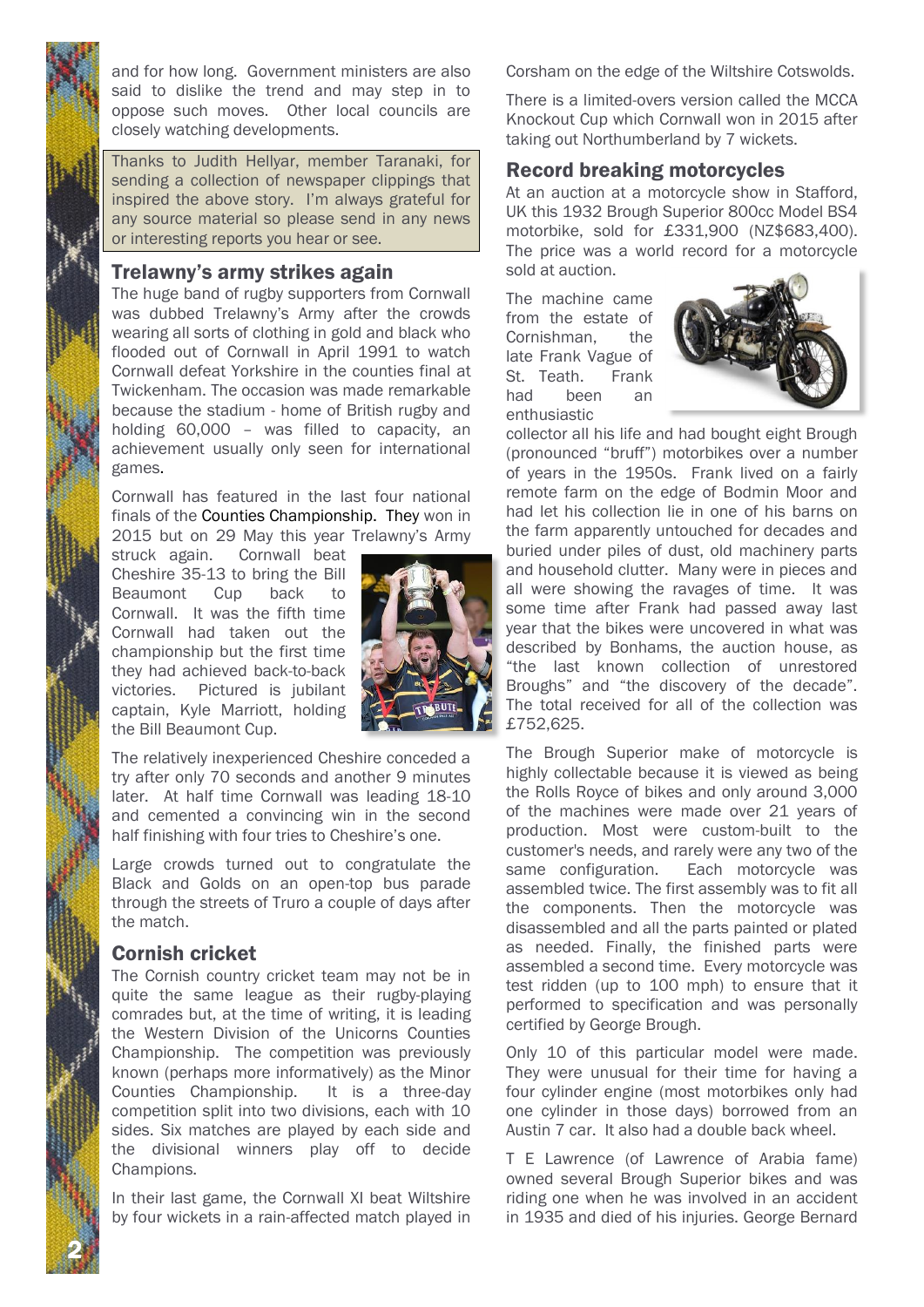Shaw was another celebrity enthusiast.

#### Eden Project in NZ

One of the potential development projects being put forward for future uses for the earthquakedevastated red zone in Christchurch is a Kiwi version of the Eden Project, Cornwall's (in fact, one of the UK's) most successful tourism attractions.

The Eden Project became famous for converting a desolate, barren china clay mining pit into a record-breaking attraction that combined leisure with education, science, arts and culture that attracted over 5 million visitors in four years. The main elements of the Eden Project are four biomes (huge greenhouses) that are themed in different climates and showcase the plants that grow there. The largest biome contains fullygrown trees and palms in a tropical rain forest environment.

The concept for Christchurch is based on water and its journey "From the Mountains to the Sea" (Ki Uta Ki Tai). The promoter of the idea as part of a



Artist's impression of the rainbow room

wider network of water-based uses for the red zone, is the Water for Life Trust which has partnered with Ngai Tahu / Ihutai Ahu Whenua Trust, engineers, architects and scientists. Concept designs produced by Lincoln University show a rainbow room, wetlands and an outdoor concert sound shell.

Described as Te Papa on steroids, if it goes ahead, From the Mountains to the Sea is expected to attract overseas visitors as well domestic tourists and generate large economic benefits for the Canterbury Region. With a construction cost of up to \$120 million the facility would also employ hundreds of local people.

Sir Tim Smit, who was the driving force behind the development in Cornwall, visited Christchurch about a year ago to see for himself the proposed location in a loop in the Avon/Otakaro River. Eden Project has already signed an agreement for an Eden Centre in the Chinese city of Qingdao and another is in the pipeline for Canada.

Water for Life Trust hopes to present its proposals to the new Regenerate Christchurch agency soon.

### Cornish coins

3 N

We think we have monetary issues these days but nothing is new under the sun, as the saying goes. The British economy suffered from a shortage of currency in the late 1700s and early 1800s and the Cornish mine companies stepped in to help.

Part of the problem arose through changes in the value of copper. In the reign of George III, coins were minted to contain their face value in precious metal so silver was used to produce penny coins containing a penny's worth of metal.

When copper replaced silver from 1797 onwards, the coins had to grow in size in order to contain the right value of metal and a penny was 36 mm across which was so clunky that they were nicknamed cartwheel pennies. Then the price of copper rose making the pennies worth more than their face value and it was advantageous to melt the coins down and sell the metal. This led to a shortage of ready cash and resulted in the introduction of token coinage – coins that had a face value that had no relation to their intrinsic worth. The situation was made worse by the industrial revolution and a general move away from primary industry into factories. Employers found it hard to pay their staff and solved the problem by issuing their own tokens.

The Cornish tin and copper mines were no exception and, after all, they had a ready source of the raw material. In 1811 and 1812 the larger mine companies released quantities of tokens known as Cornish pennies to pay their work forces. The tokens could be redeemed for goods or exchanged for notes with the mine who would honour the value.

Cornish pennies were issued by Lord Dunstanville (of Basset and Dolcoath fame), John Williams (of Scorrier House and Gwennap Mines) and the various adventurers of West

Wheal Fortune. The pictured penny clearly states that it is payable at Scorrier House at the rate of 240 coins for one pound. The designs of the coins were quite patriotic including coins with a pilchard and ingots of tin and copper embossed on one side

surrounded by the words "for the accommodation of the county" with a Cornish engine house and "Cornish penny" on the other. The Rose Copper Company tokens stood out because they were issued to miners from its Redruth base stating they could be redeemed in Birmingham and Swansea with no mention of Cornwall. Most Cornish pennies were minted by a Birmingham company.

Initially these pennies were well received but confidence wavered when rumours spread that some companies in other parts of the UK had failed to honour their tokens. The Rose Copper Company received particular attention in these rumours. The tokens were not to last due to the